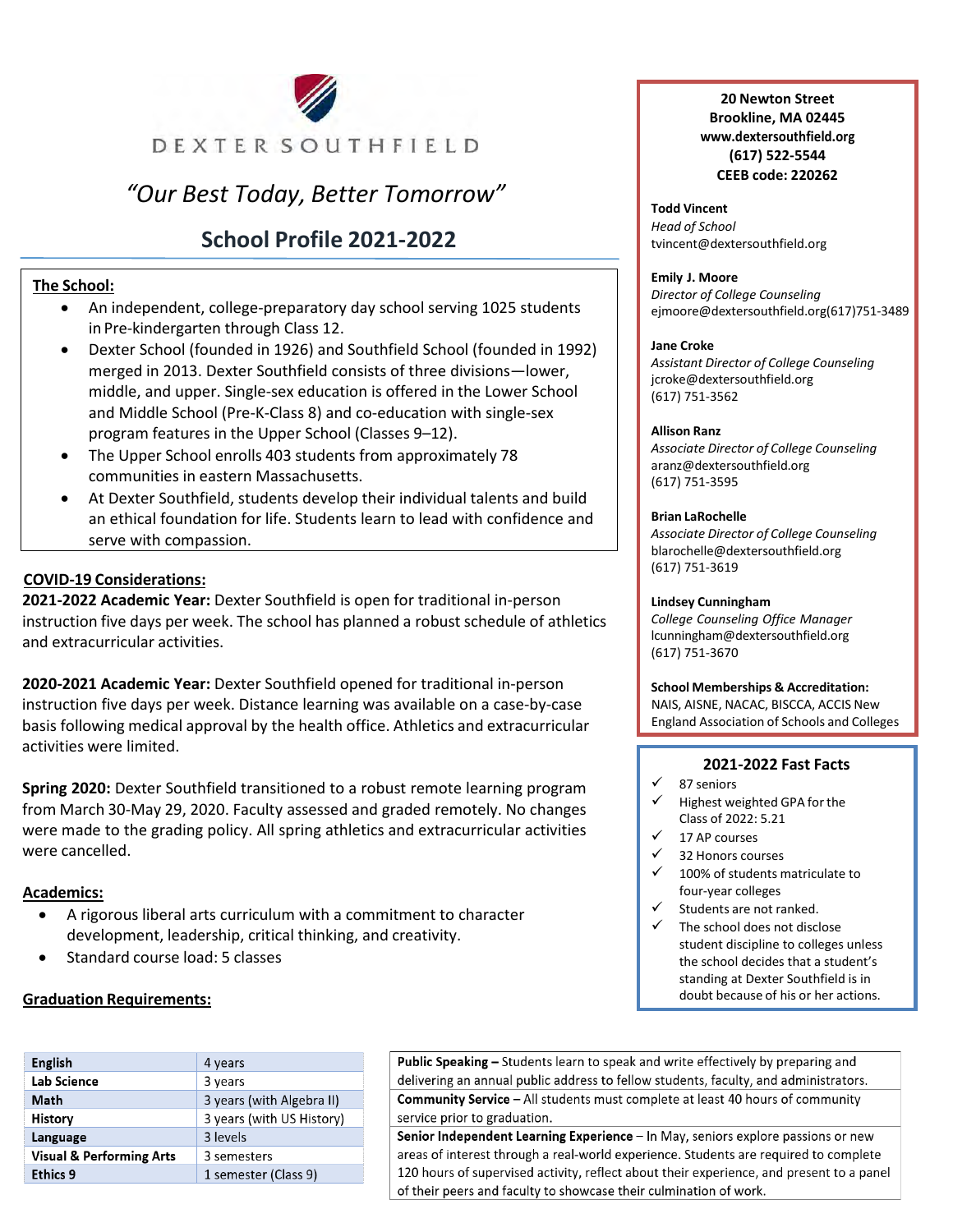**GPA Grading Scale:** A student's cumulative unweighted GPA is inclusive of all grades earned through the last completed school year. *The end-of-year GPA is given one additional point for Honors and AP courses. Individual grades are not weighted.*



| <b>LETTER</b><br><b>GRADE</b> | <b>NUMBER</b><br><b>VALUE</b> | <b>LETTER</b><br><b>GRADE</b> | <b>NUMBER</b><br><b>VALUE</b> |
|-------------------------------|-------------------------------|-------------------------------|-------------------------------|
| $A+$                          | $(4.30+)$                     | $C+$                          | $(2.30 - 2.69)$               |
| А                             | $(4.00 - 4.29)$               |                               | $(2.00 - 2.29)$               |
| $A -$                         | $(3.70 - 3.99)$               | С-                            | $(1.70 - 1.99)$               |
| $B+$                          | $(3.30 - 3.69)$               | $D+$                          | $(1.30 - 1.69)$               |
| B                             | $(3.00 - 3.29)$               | D                             | $(1.00-1.29)$                 |
| $B -$                         | $(2.70 - 2.99)$               | $D-$                          | $(0.70 - 0.99)$               |

# **The Cum Laude Society**

Dexter Southfield has a chapter of the Cum Laude Society, a national high school honors society for students who demonstrate exemplary scholastic achievement. Induction for class 12 students is in the fall and spring and is based on scholarship, character, and devotion to excellence.

**Honors and High Honors Distinctions**: Awarded at the end of Semester I, Semester II, and the year.

- *Academic Honors:* Students who earn a weighted GPA of 3.7 (A-) or above and have no grade lower than a B- for their courses.
- *Academic High Honors:* Students who earn a weighted GPA of 3.7 (A-) or above and have no grade lower than an A- for their courses.

# **Signature Program:**

**MEDscience Honors:** MEDscience combines hands-on clinical cases and classroom lessons. Studentstravel to Harvard Medical School weekly and participate in ER-simulated case studies. Entry to the program is competitive for Class 12 students.

## **Collegiate Athletics**

 $\geq$  24 students from the Class of 2021 (31%) will participate in collegiate athletics.

## **Visual and Performing Arts Achievements:**

2021 Scholastic Art Exhibition Award Recipients:

- *1 student earned 3 silver medals at the National Scholastic Exhibition*
- *1 student awarded "Best in Category" for Printmaking (for all MA entries)*
- *4 students awarded 6 gold keys*
- *7 students awarded 10 silver keys*
- *8 students awarded 10 honorable mentions*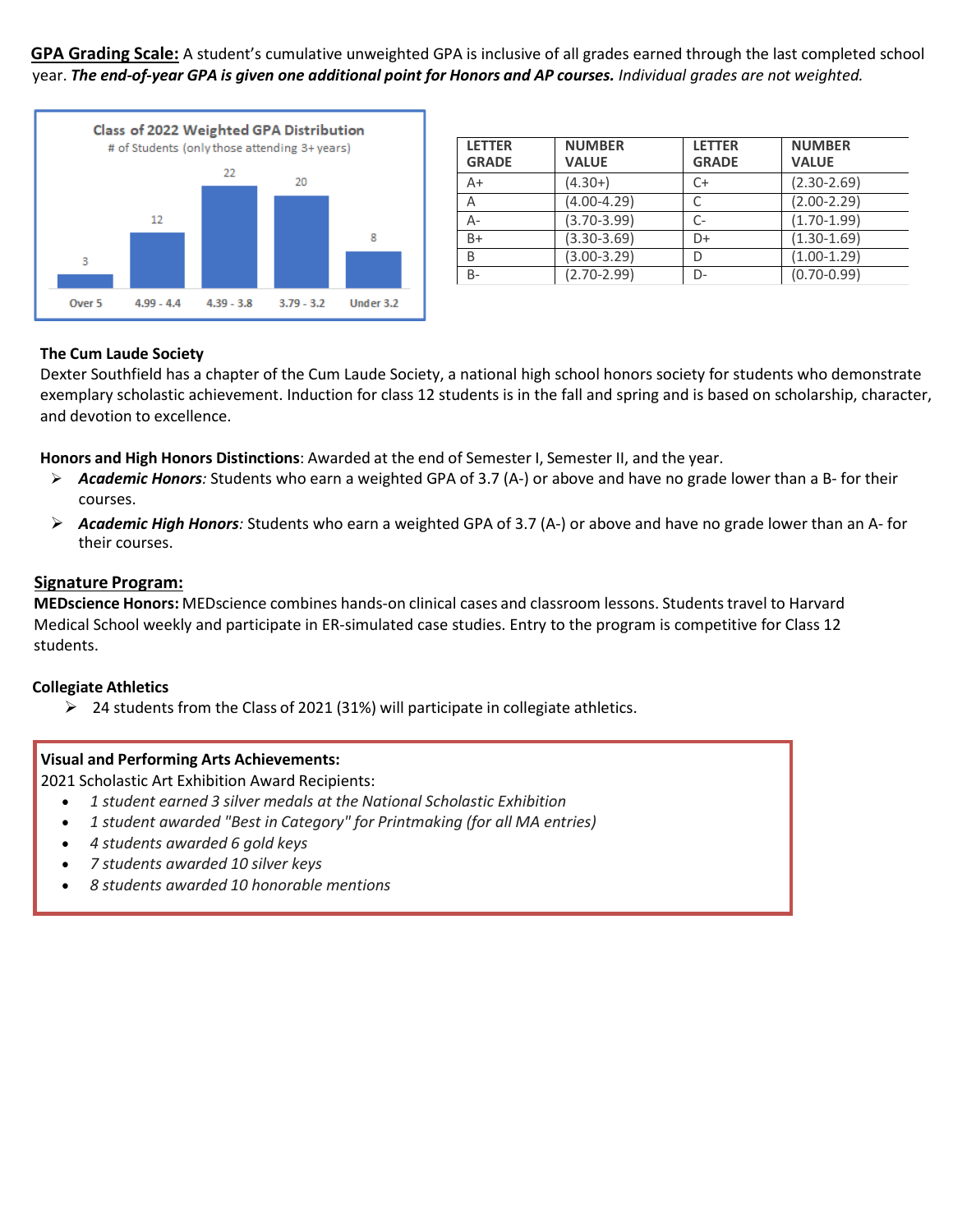| <b>Academic Courses 2021-2022</b>              | <b>Bolded Courses: Honors or AP</b>              |                                                                          |                                             |
|------------------------------------------------|--------------------------------------------------|--------------------------------------------------------------------------|---------------------------------------------|
| <b>ENGLISH</b>                                 | <b>HISTORY</b>                                   | <b>MATH</b>                                                              | <b>SCIENCE</b>                              |
| Literary Study and Composition (9)             | Ancient World History (9)                        | Intermediate Algebra                                                     | Biology                                     |
| Literary Study (9)                             | <b>Ancient World History Honors (9)</b>          | Geometry                                                                 | <b>Biology Accelerated</b>                  |
| <b>Literary Study Honors (9)</b>               | Modern World History I (10)                      | Geometry with Applications                                               | <b>Biology Honors</b>                       |
| Individual in Society and Composition (10)     | Modern World History I Honors (10)               | <b>Geometry Honors</b>                                                   | Chemistry                                   |
| Individual in Society (10)                     | Modern World History II                          | Algebra II with Applications                                             | <b>Chemistry Accelerated</b>                |
| Individual in Society Honors (10)              | Modern World History II Honors                   | <b>Algebra II Honors</b>                                                 | <b>Chemistry Honors</b>                     |
| American Literature (11)                       | U. S. History (11)                               | Pre-Calculus Accelerated<br>(formerly Pre-Calculus with<br>Applications) | <b>Physics Accelerated</b>                  |
| American Literature Honors (11)                | U.S. History Honors (11)                         | <b>Pre-Calculus Honors</b>                                               | <b>Physics Honors</b>                       |
| AP English Language and Composition            | <b>British Imperialism Honors</b>                | <b>AP Statistics</b>                                                     | <b>AP Physics</b>                           |
| AP English Literature and Composition          | AP U.S. History                                  | <b>AP Calculus AB</b>                                                    | <b>AP Biology</b>                           |
| <b>Modernism: A Culture Honors</b>             | AP Comparative Government and<br><b>Politics</b> | <b>AP Calculus BC</b>                                                    | <b>AP Chemistry</b>                         |
| <b>Ethical Philosophy Honors Seminar</b>       | <b>AP Art History</b>                            | <b>AP Computer Science</b>                                               | <b>Environmental Science</b>                |
| Rise of Gothic and Horror in Literature Honors | <b>AP Economics</b>                              | Statistics I                                                             | Forensics                                   |
| Journalism                                     | <b>AP Art History</b>                            | <b>Statistics II</b>                                                     | <b>Advanced Astronomy</b><br><b>Honors</b>  |
| Legendarium                                    | History of Boston                                | <b>Calculus I Honors</b>                                                 | Marine Biology                              |
| Literature and Social Justice                  | History of Social Justice                        | <b>Calculus II Honors</b>                                                | <b>MEDscience Honors</b>                    |
| <b>Creative Writing</b>                        | Women in American History                        | <b>Advanced Math Topics Honors</b>                                       | <b>MEDscience Lab Honors</b>                |
| Sports Literature                              | Developmental Psychology                         | Problem Solving                                                          | <b>Neuroscience Honors</b>                  |
| <b>Comparative Mythology</b>                   | Abnormal Psychology                              | <b>Functions and Trigonometry</b>                                        | <b>Nutritional Science</b>                  |
|                                                |                                                  |                                                                          | <b>STEM: Engineering</b><br>Design          |
|                                                |                                                  |                                                                          | STEM: Principles of<br>Engineering          |
|                                                |                                                  |                                                                          | STEM: 3-D Design                            |
|                                                |                                                  |                                                                          | Programming                                 |
| <b>CLASSICS</b>                                | <b>SPANISH</b>                                   | <b>FRENCH</b>                                                            | <b>VISUAL ARTS</b>                          |
| Latin I                                        | Spanish I                                        | French I                                                                 | Art I                                       |
| Latin II                                       | Spanish II                                       | French II                                                                | Drawing                                     |
| <b>Latin II Honors</b>                         | <b>Spanish II Honors</b>                         | <b>French II Honors</b>                                                  | Painting                                    |
| Latin III                                      | Spanish III                                      | French III                                                               | <b>AP Studio Art</b>                        |
| <b>Latin III Honors</b>                        | <b>Spanish III Honors</b>                        | <b>French III Honors</b>                                                 | <b>Advanced Studio Art</b><br><b>Honors</b> |
| Latin Literature Honors I                      | Spanish IV (Accelerated)                         | French IV (Accelerated)                                                  | Digital Photography                         |
| Latin Literature Honors II                     | <b>Spanish IV Honors</b>                         | <b>French IV Honors</b>                                                  | Watercolor                                  |
|                                                | <b>Spanish V Honors</b>                          | AP French Language and Culture                                           | Printmaking                                 |
|                                                | AP Spanish Language and Culture                  |                                                                          | Sculpture                                   |
|                                                | AP Spanish Literature                            |                                                                          |                                             |
| <b>PERFORMING ARTS</b>                         | PERFORMING ARTS continued                        | <b>ETHICS</b>                                                            |                                             |
| <b>Music Appreciation</b>                      | Music Theory                                     | Ethics 9                                                                 |                                             |
| <b>World Music</b>                             | Theatre I                                        |                                                                          |                                             |
| Ukulele                                        | Ensemble                                         |                                                                          |                                             |